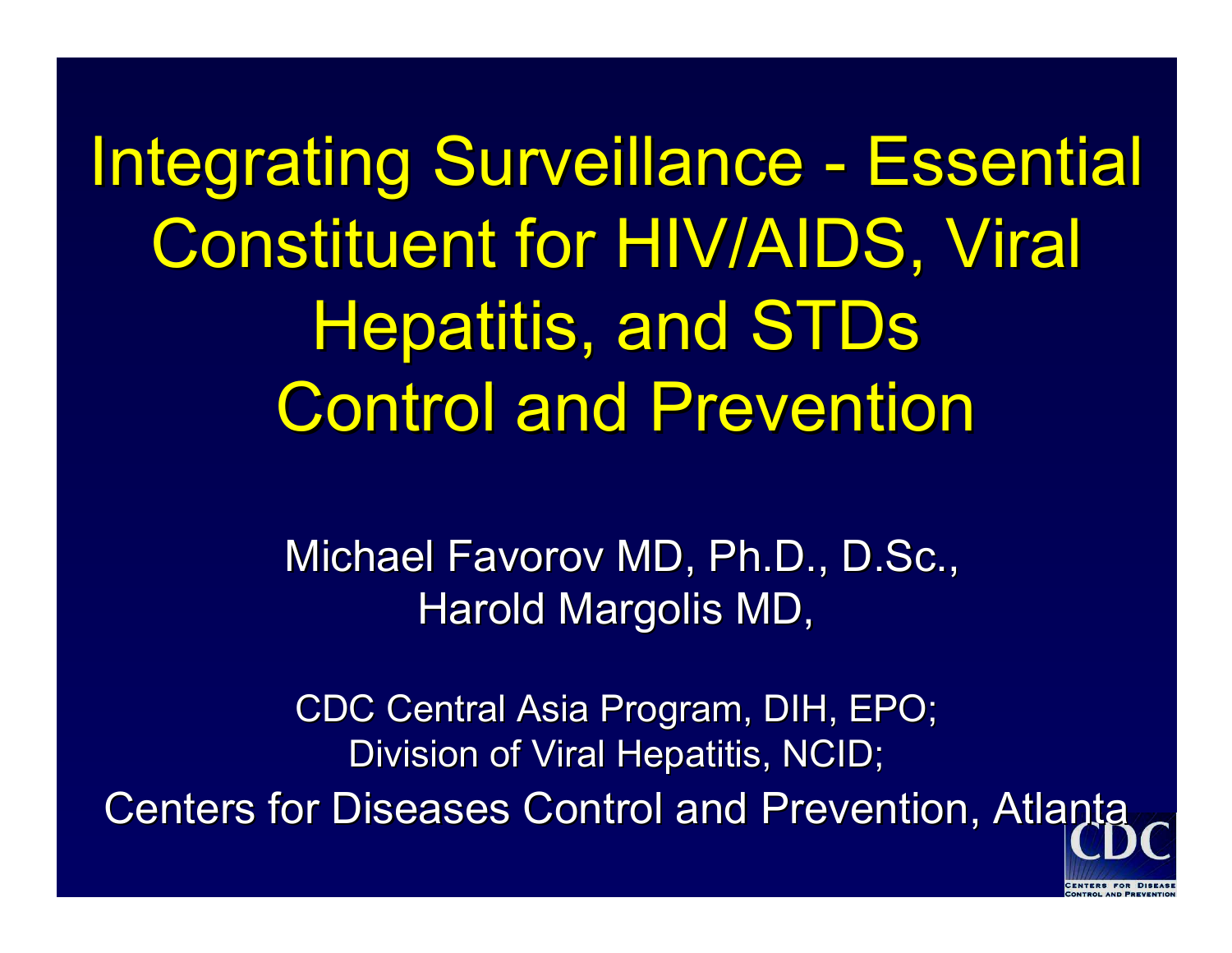# **What is Integrated Surveillance ? What is Integrated Surveillance ?**

Surveillance that identifies persons with infections / diseases / conditions that often have overlapping risk factors, to achieve better public health interventions

**H.S. Margolis, MD - 'Provisional Definition', 2001**

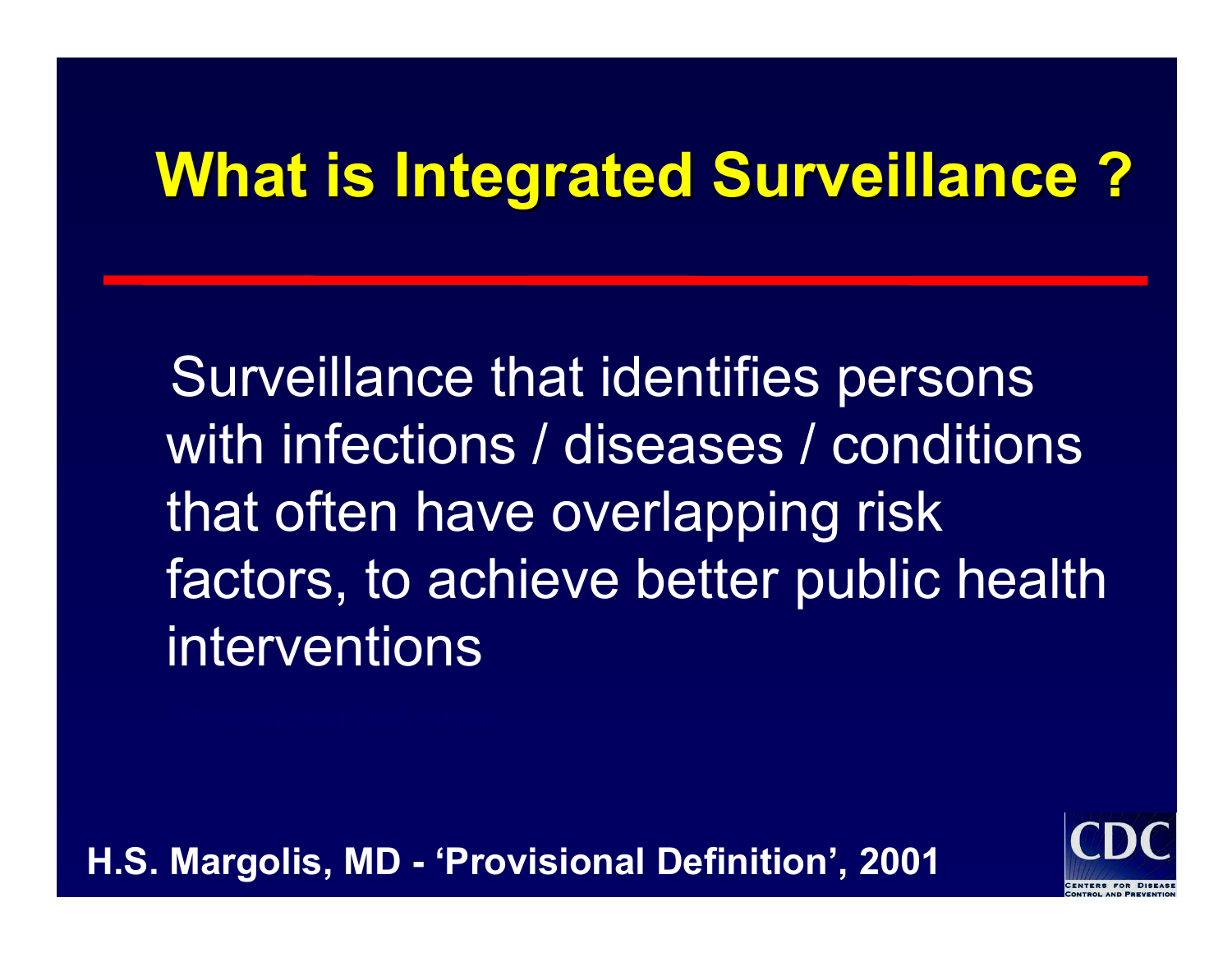#### Parenterally transmitted diseases prevention problems in Central Asia 1

#### **production, dissemination and consumption of illicit drugs**

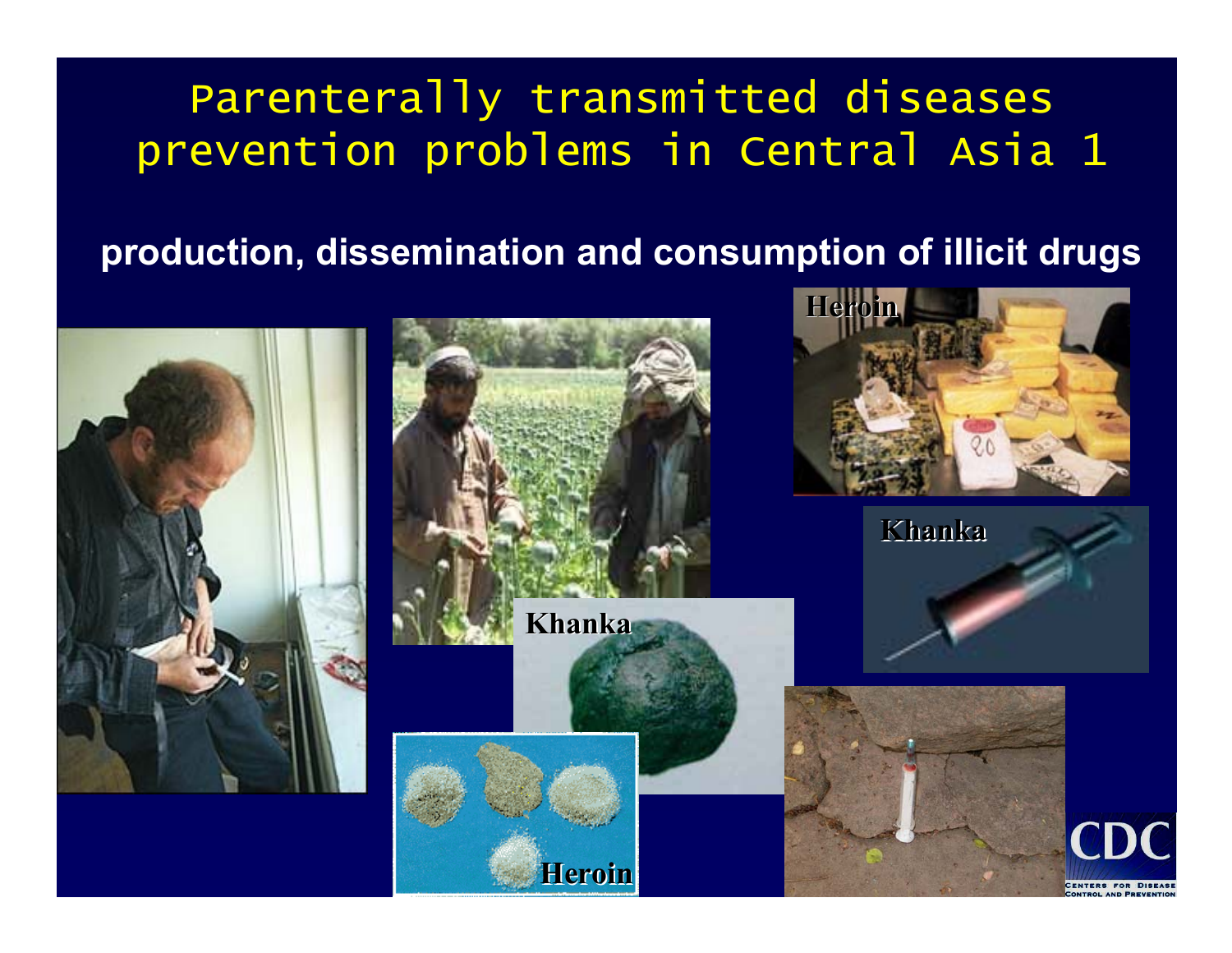### Parenterally transmitted diseases prevention problems 2



**CENTERS FOR DISEASE**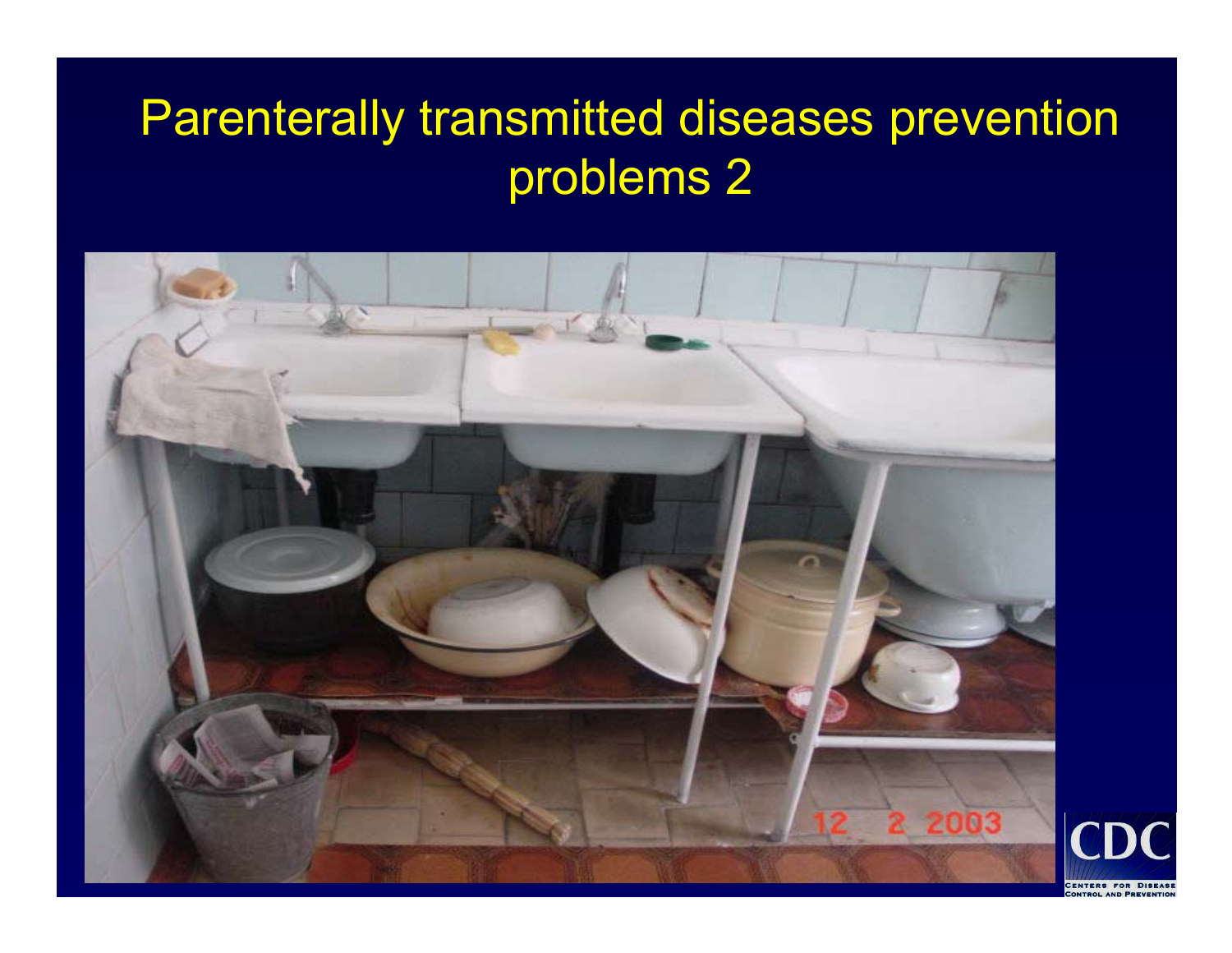**Reasons to Combine** Viral Hepatitis, HIV/AIDS Viral Hepatitis, HIV/AIDS and STD Prevention

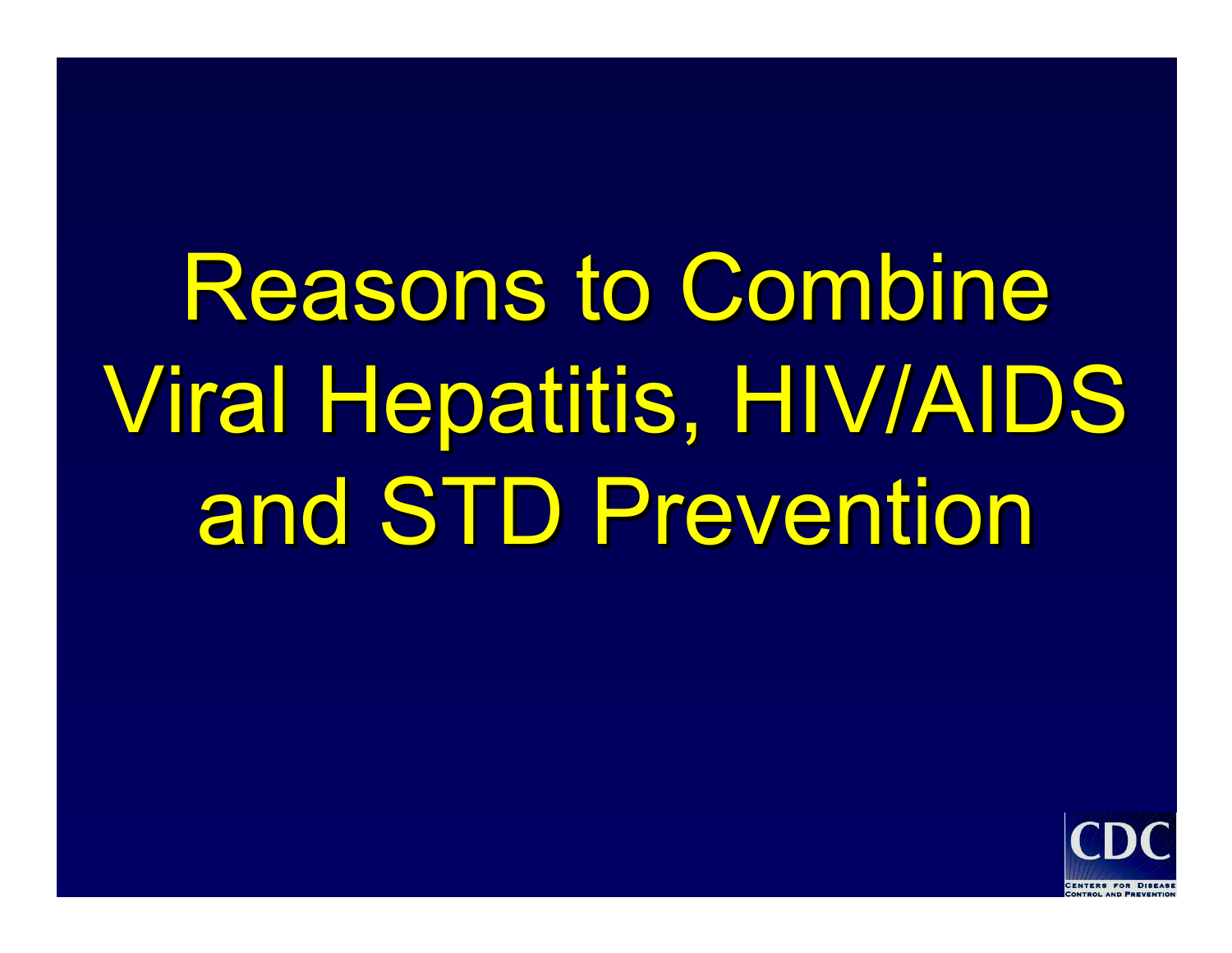1. Viral Hepatitis, HIV/AIDS and  $STD -$ Major public health problems

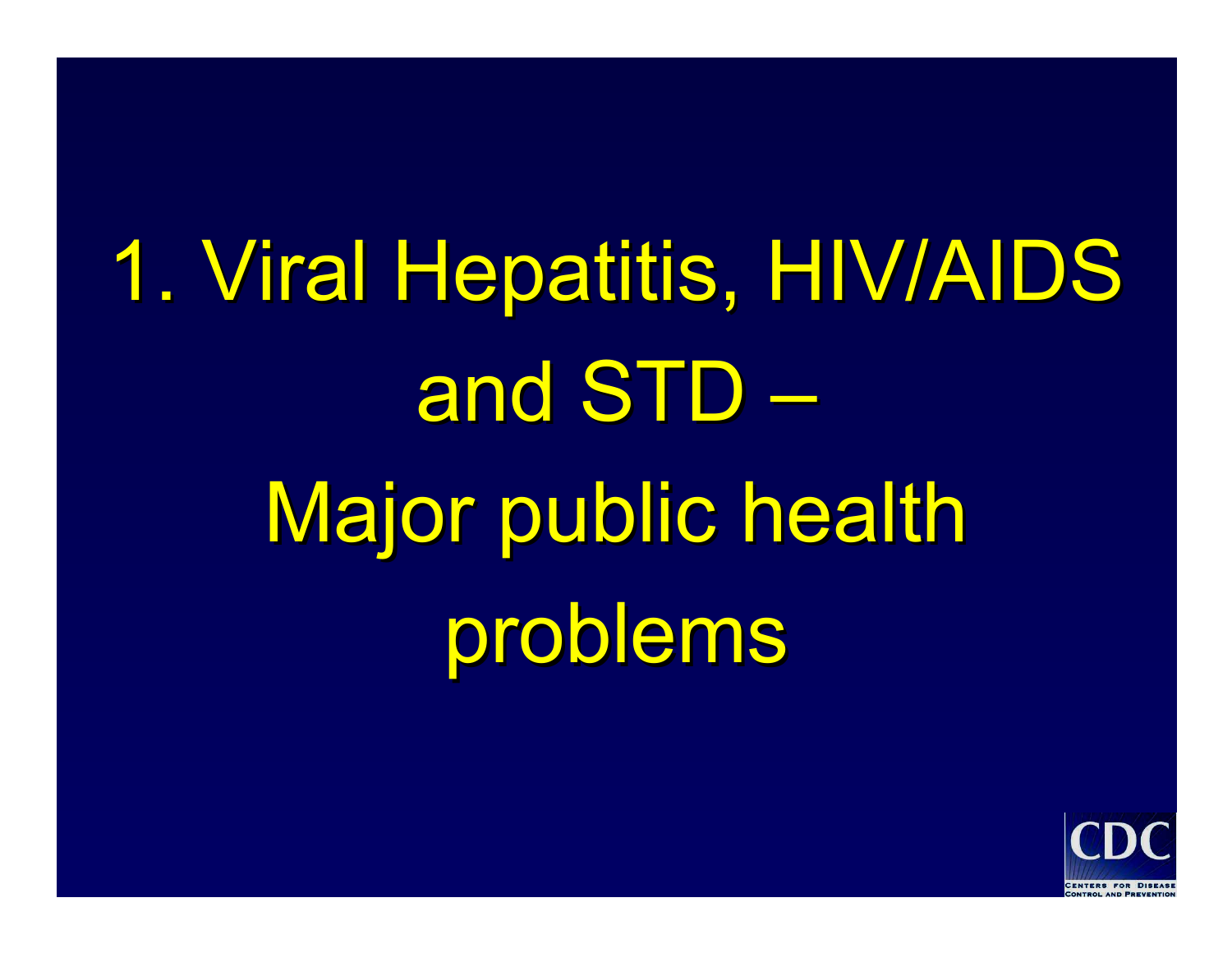# Disease Burden from Bloodborne Viral Infections and TB in CAR

| Последствия           | <b>HBV/HDV</b> | <b>HCV</b>       | <b>HIV</b>             | <b>TB</b>        |
|-----------------------|----------------|------------------|------------------------|------------------|
| Chronic<br>Infections | 5<br>(million) | 2.5<br>(million) | 0.03-0.05<br>(million) | 1.5<br>(million) |
| <b>New infections</b> | 500,000        | 50,000           | 7,000                  | 500 000          |
| /yr<br>Deaths /yr     | 11,000         | 3,000            | 100 ?                  | 10,000           |

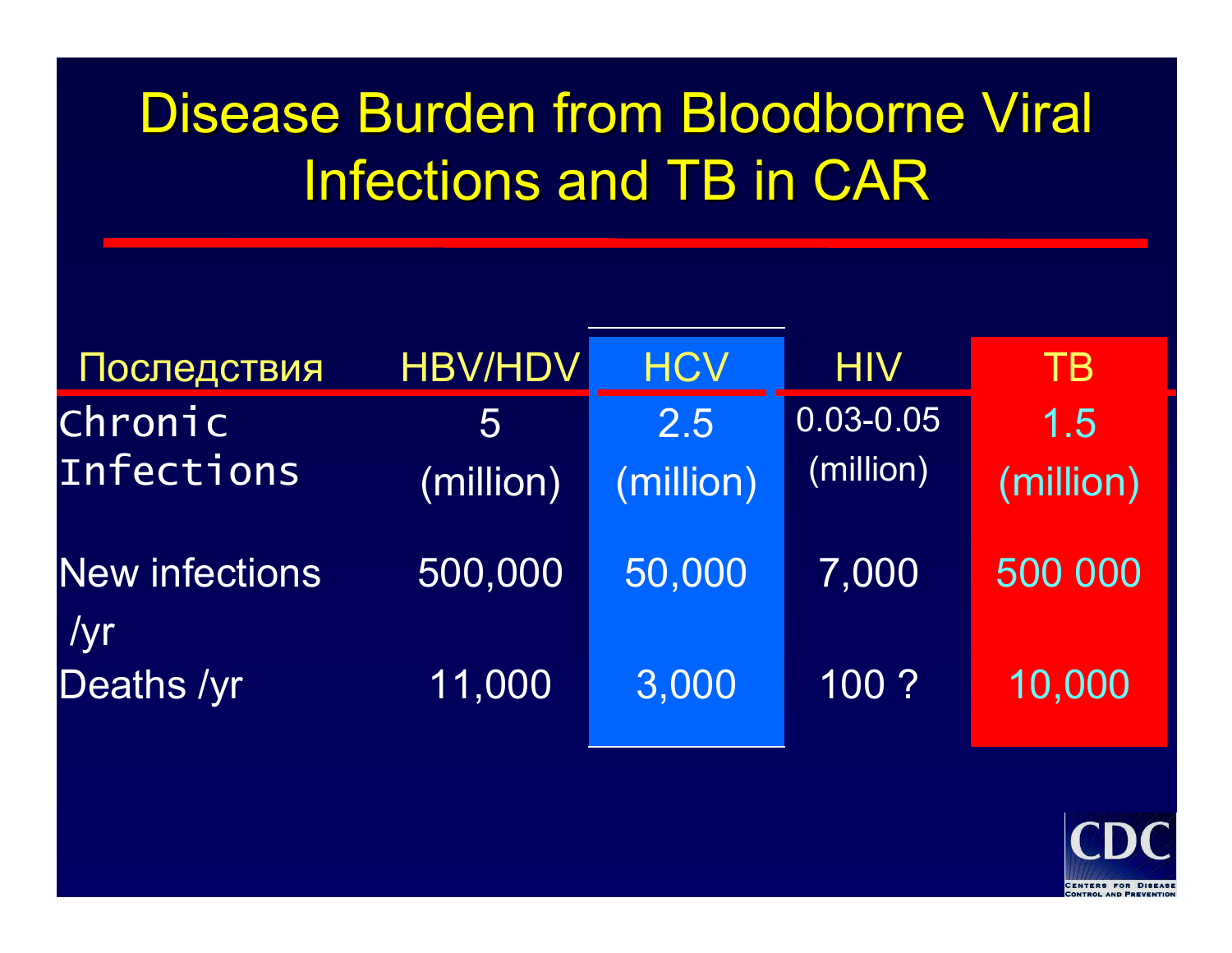# 2. Routes of Transmission and Opportunities for Prevention of Infection with Hepatitis Viruses and HIV **Overlap Substantially**

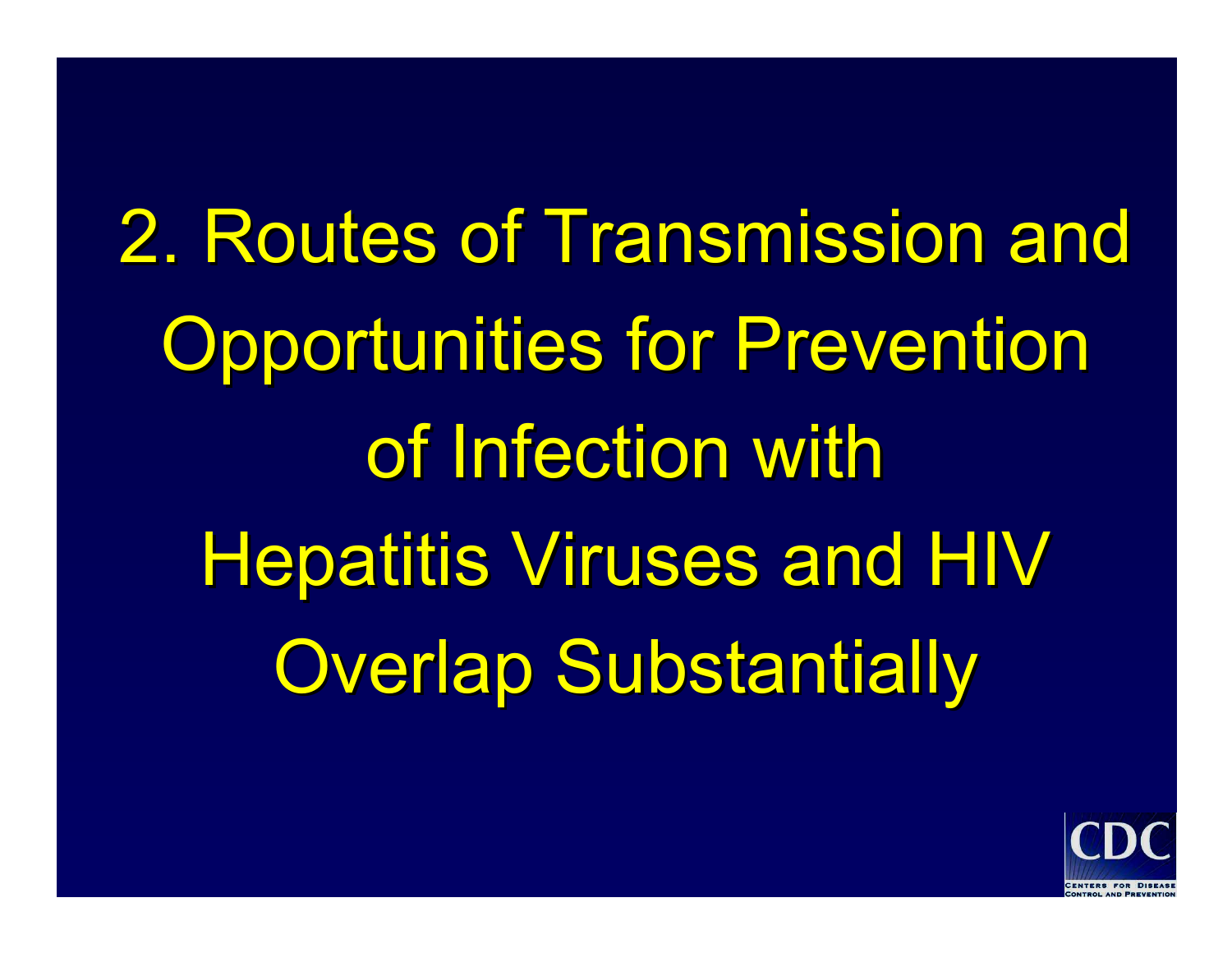# **Risk Factors for Transmission of Hepatitis Viruses and HIV in the US**

|                              | <b>Proportion of Infections (%)</b> |                         |                             |  |
|------------------------------|-------------------------------------|-------------------------|-----------------------------|--|
| <b>Risk Factor</b>           | <b>HBV</b>                          | <b>HCV</b>              | <b>HIV</b>                  |  |
| <b>Injection drug use</b>    | 14                                  | 60                      | 31                          |  |
| <b>MSM</b>                   | 15                                  | 1                       | 47                          |  |
| <b>Heterosexual partners</b> | 40                                  | <b>20</b>               | 10                          |  |
| <b>Transfusion</b>           | <b>Rare</b>                         | <b>Past</b><br>$7 - 20$ | <b>Past</b><br>$\mathbf{2}$ |  |
| <b>Occupational</b>          | $5 - 7$<br>(past)                   | <<1                     | <<1                         |  |
| Unknown                      | 30                                  | 10                      | 9                           |  |

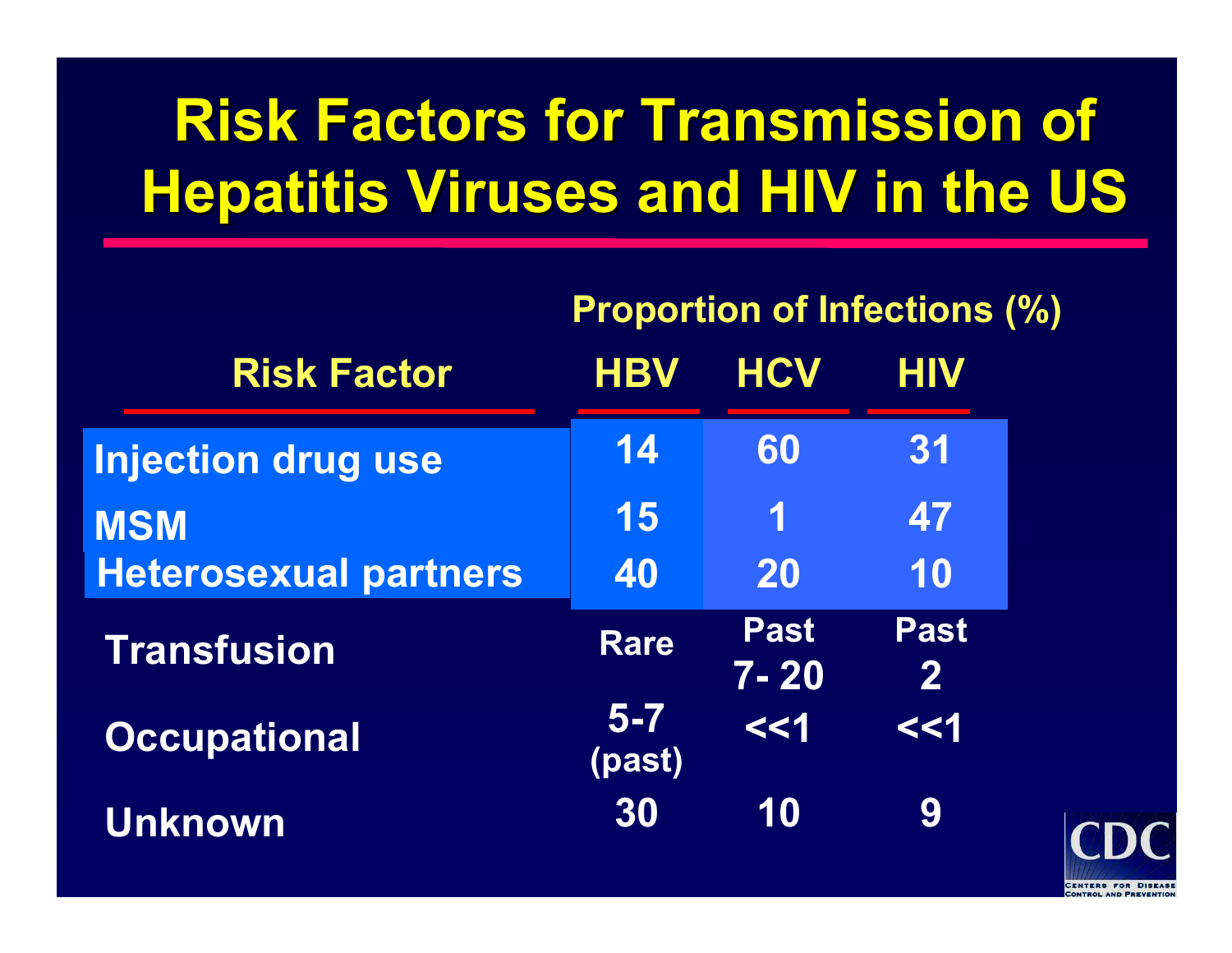# History of injection drug use among VH patients, Moscow, Russia, 1998



**CENTERS FOR DISEASE** CONTROL AND PR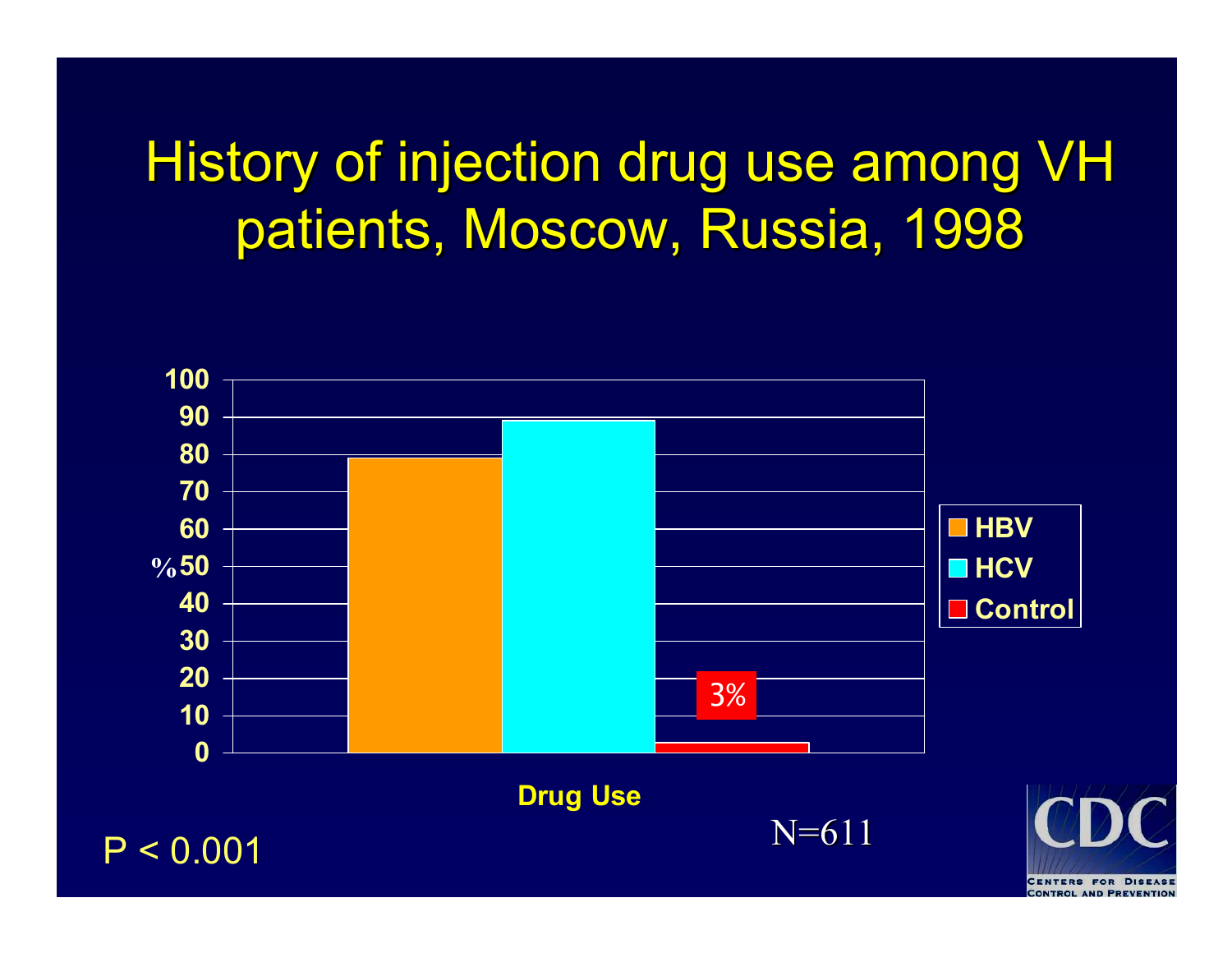# **HIV, STI, and HCV among IDUs in Karaganda Obl., Kazakhstan, 2002**

| <b>Sites</b>    | <b>HIV</b>    | Acute      | <b>Chronic</b> | <b>Other STI</b> | <b>HCV</b>          |
|-----------------|---------------|------------|----------------|------------------|---------------------|
|                 | $(anti-HIV +$ | syphilis   | syphilis       | (symptoms        | $(two + by$         |
|                 | $EIA+IB)$     | $(VDRL +;$ | (VDRL -;       | and sign)        | consecutiv          |
|                 |               | $TPPA +$   | $TPPA +$       |                  | e tests;<br>Abbott) |
| <b>Diseases</b> | 222\899       | 103\899    | 50\899         | 52\899           | 576\646             |
| <b>Temirtau</b> | 25%           | 11.5%      | 5.6%           | 5.8%             | 89.2%               |
|                 |               |            |                |                  |                     |
|                 | 21\890        | 116\890    | 57\890         | 58\890           | 442\605             |
| Karaganda       | 2.4%          | 13.0       | 6.4%           | 6.5%             | 73.1%               |
| City            |               |            |                |                  |                     |
|                 |               |            |                |                  |                     |

**CENTERS FOR DISEASE**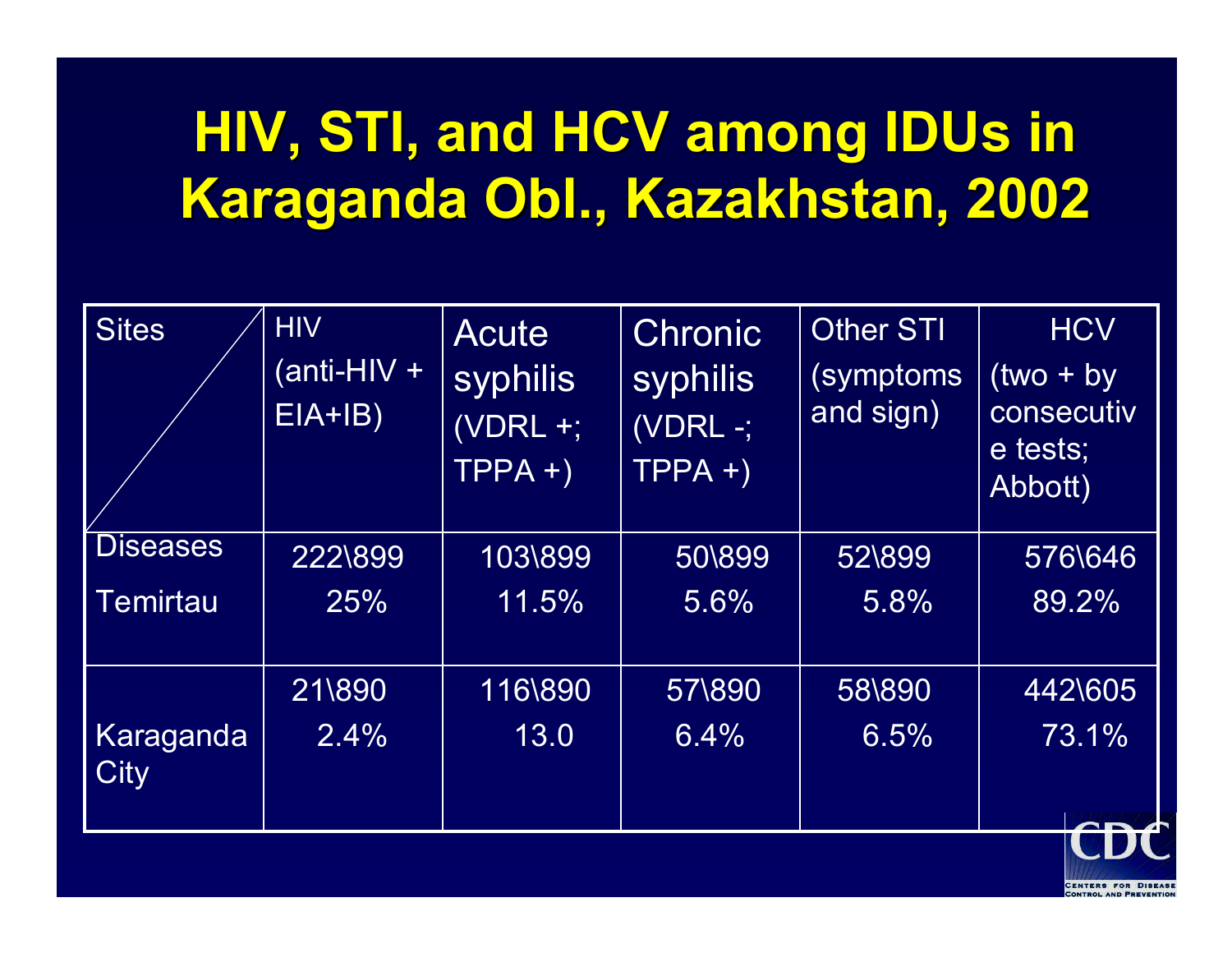3. Lack of Integrated Prevention Activities Contribute to Ongoing Transmission of HIV, Viral Hepatitis and STI

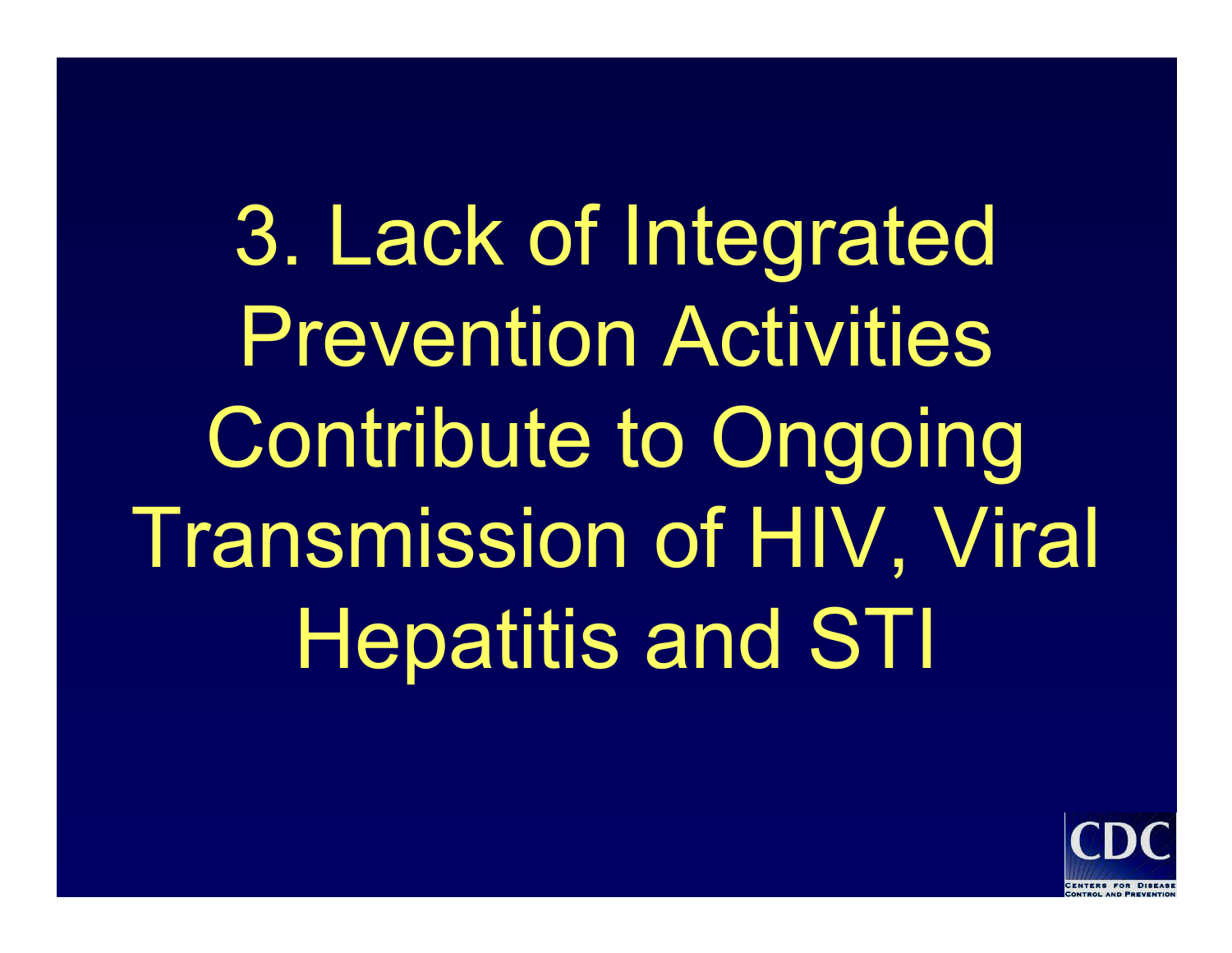# HIV, HCV, HBV, and Syphilis among IDUs by lengths of drug use, Kazakhstan, 2002



**CENTERS FOR DISEASE**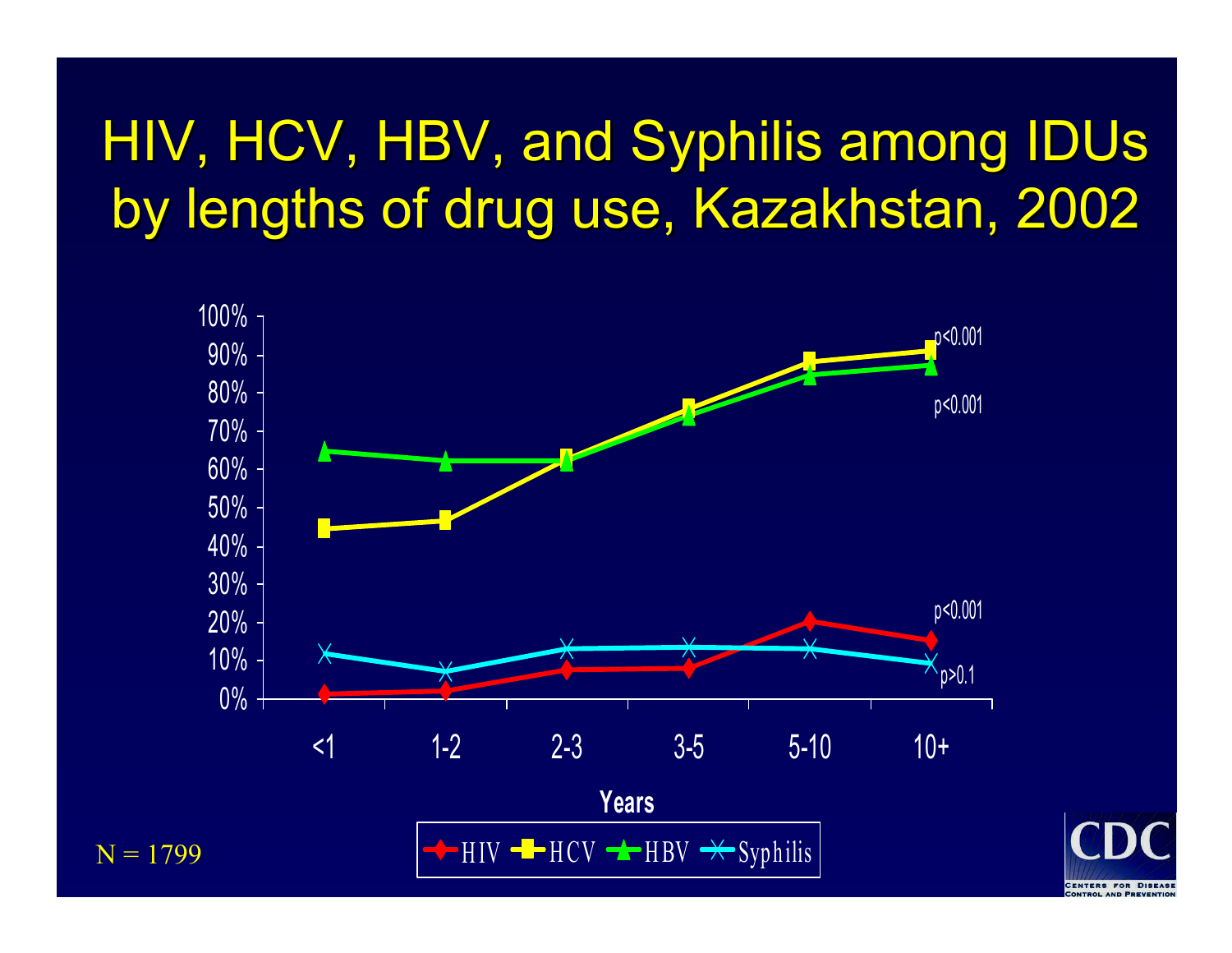### HBV, HCV infections markers among new TB patients, Kazakhstan, 2002



**CENTERS FOR DISEASE**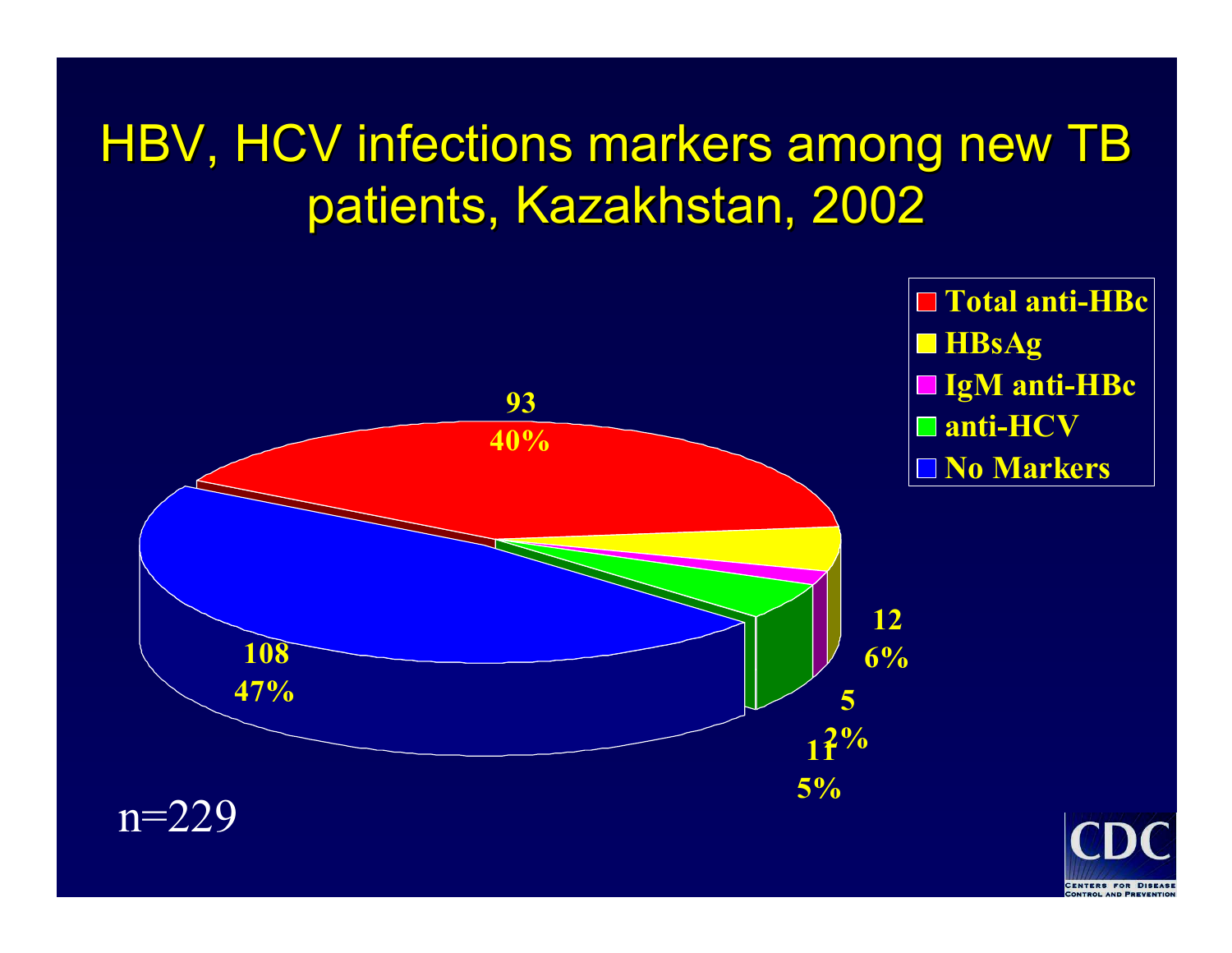#### HBV, HCV infections among TB patients 3 month after hospitalization, Kazakhstan, 2002



Annual Risk of infection  $= 0.25$ 

n=108

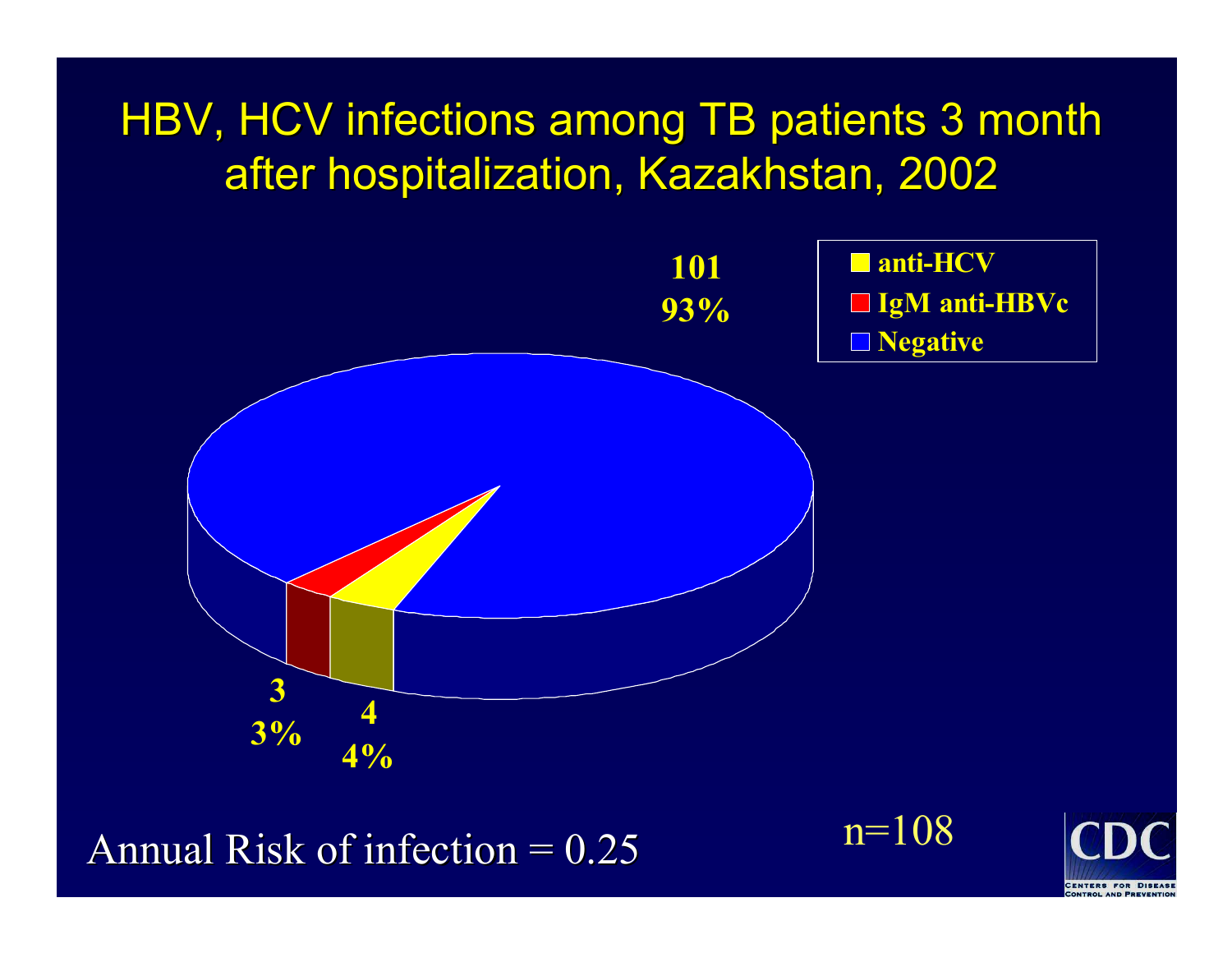#### HBV, HCV Risk factors among TB hospital patients, Kazakhstan, 2002

| <b>Risk factors</b>        | No | <b>Infected</b> | <b>Not</b><br><b>Infected</b> | <b>RR</b> | 95% CI       | $P^*$ < |
|----------------------------|----|-----------------|-------------------------------|-----------|--------------|---------|
| $> 100$ injections         | 44 | 2(5%)           | 42                            |           |              |         |
| $\leq 100$ injections      | 64 | 5(8%)           | 59                            | 0.6       | $0.12 - 2.9$ | 0.7     |
| <b>Broncho-Fibro Scope</b> |    |                 |                               |           |              |         |
| <b>Yes</b>                 | 24 | 4 $(17%)$       | 21                            | 4.4       | $1.1 - 18.5$ | 0.05    |
| N <sub>o</sub>             | 83 | 3(4%)           | 80                            |           |              |         |
| <b>Pleura Puncture</b>     |    |                 |                               |           |              |         |
| Yes                        | 21 | 4 $(19%)$       | 17                            |           |              |         |
| N <sub>o</sub>             | 87 | 3(3%)           | 84                            | 5.5       | $1.3 - 22.8$ | 0.03    |

**CENTERS FOR DISEASE** 

#### **\* - Two Tail Fisher Exact Test Two Tail Fisher Exact Test**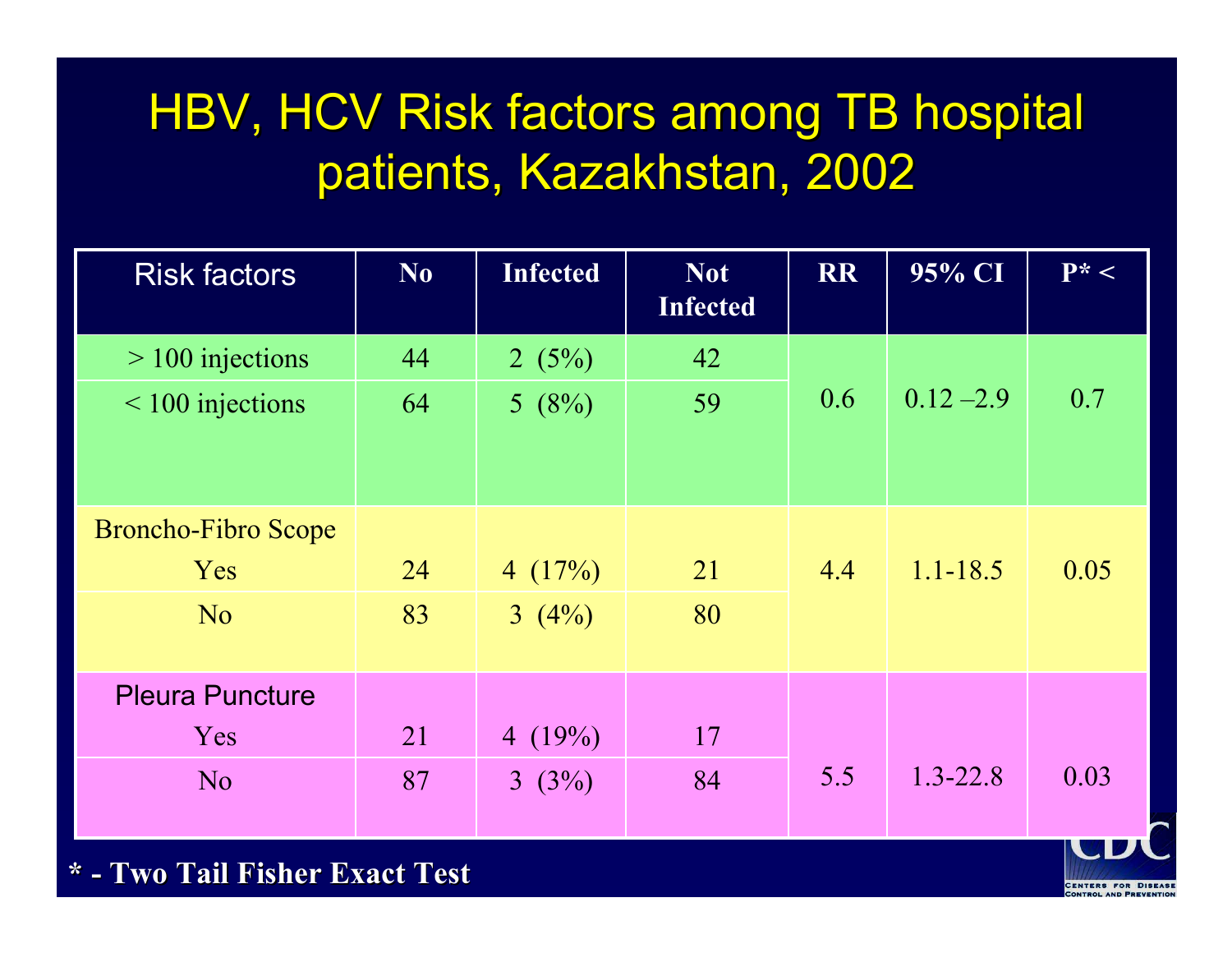#### HIV infection cases among IDUs in TB treatment hospital, 2003



**CENTERS FOR DISEASE**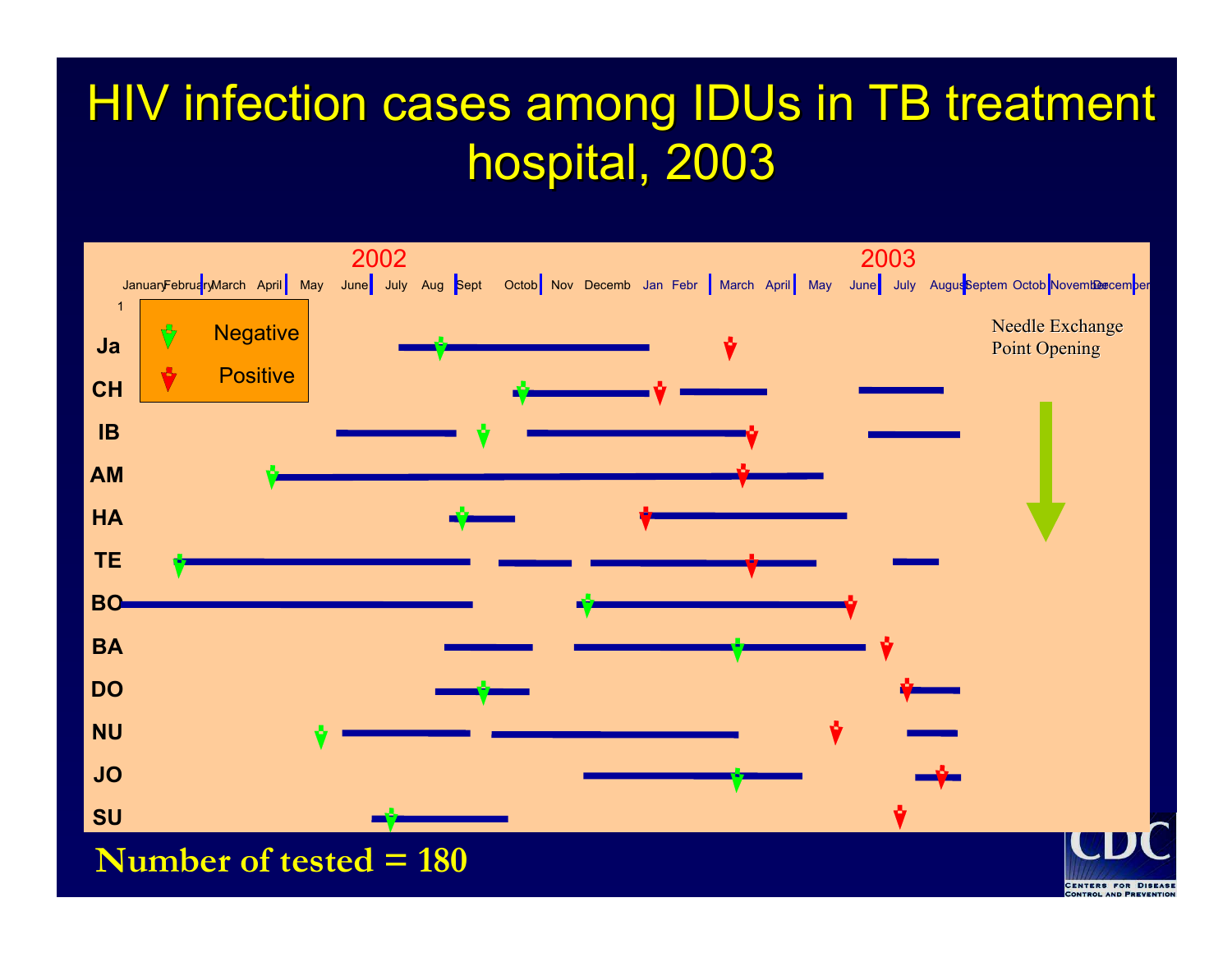4. Lack of national programs for integrated prevention activities leads to transmission of viral hepatitis, HIV/AIDS and STD

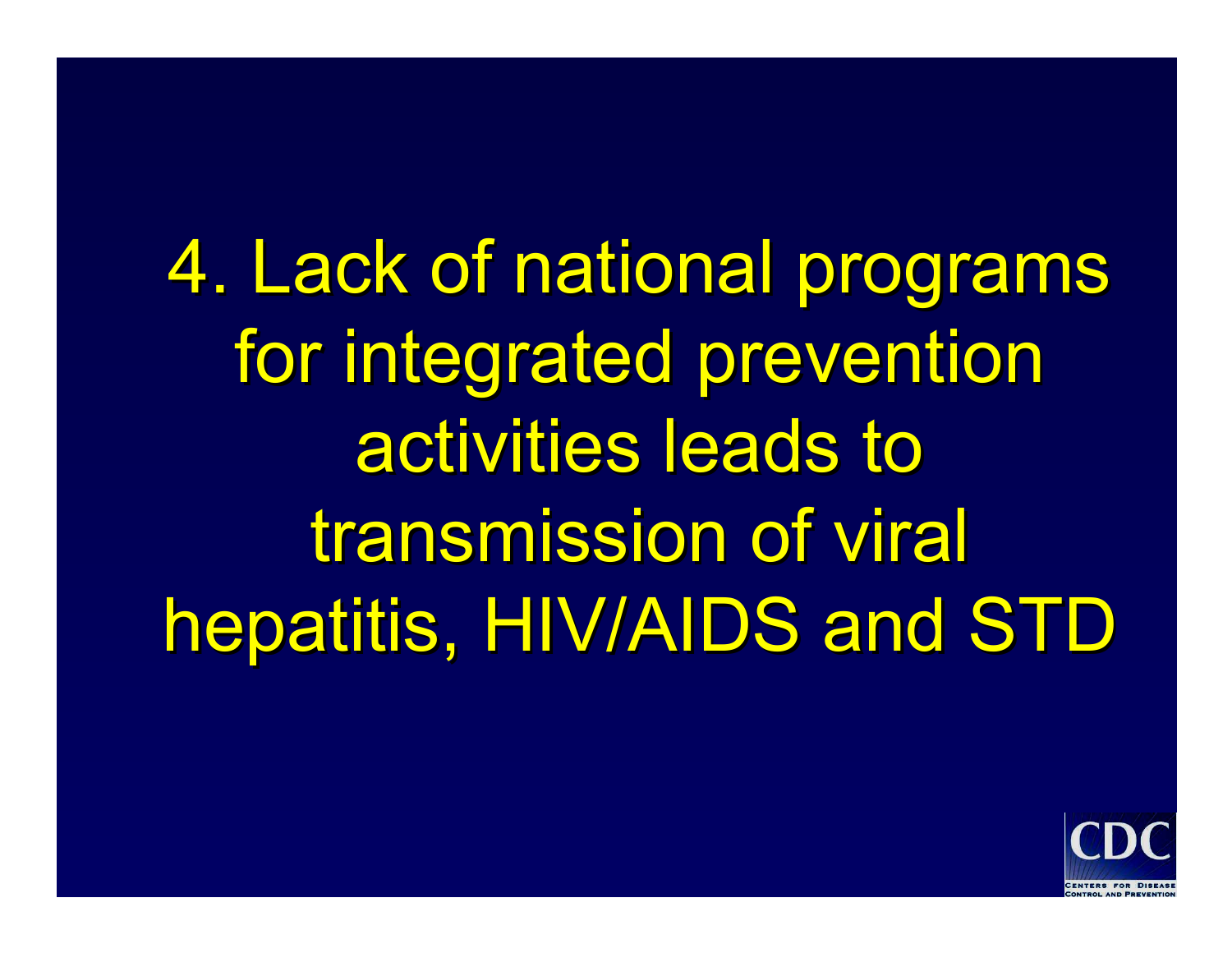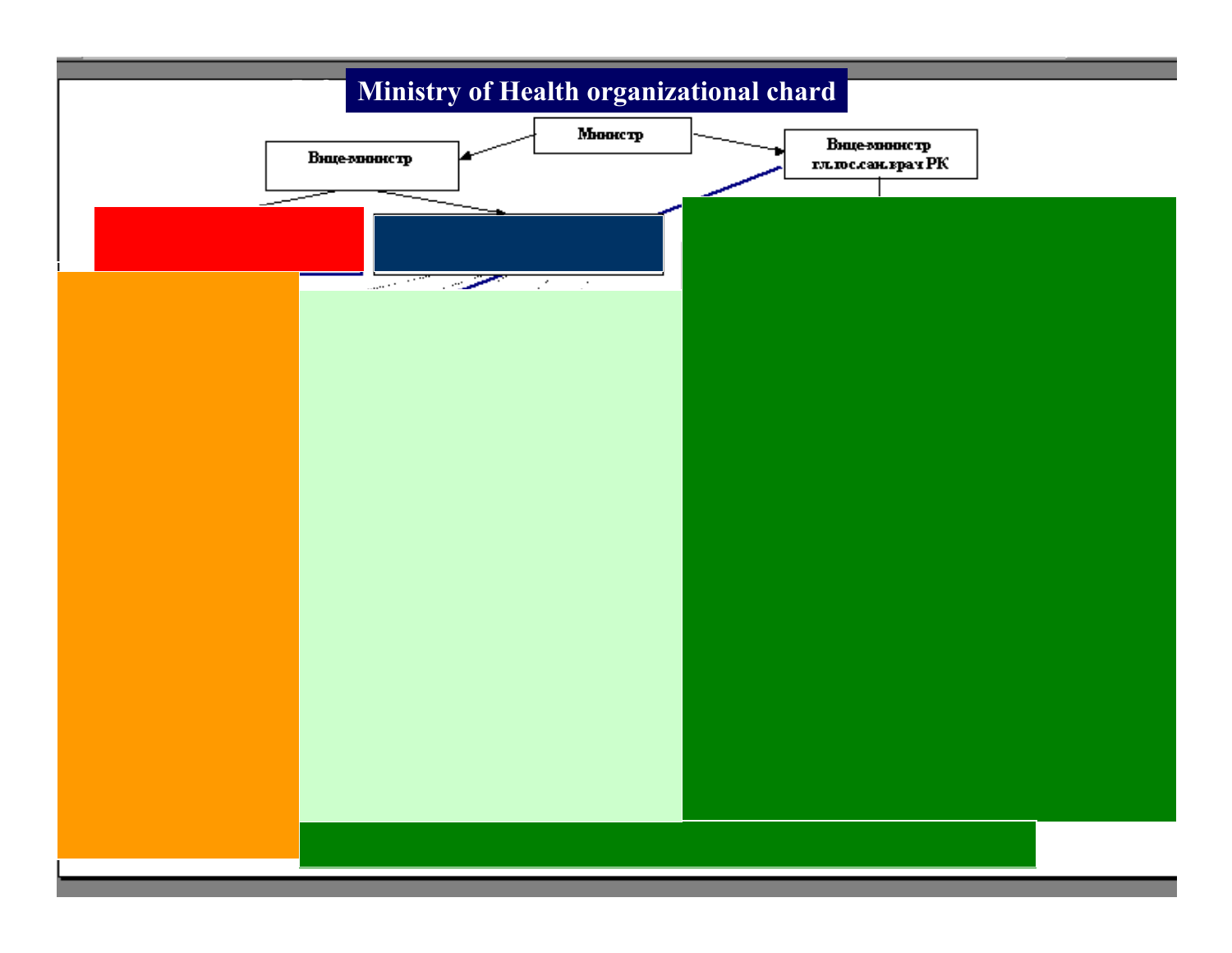## **Challenges**

- Funding and/or referral sources for: vaccines, lab tests, medical care
- Incorporation of viral hepatitis prevention messages into "client-centered" counseling
- Staff of other programs (HIV/AIDS, STD, drug treatment, corrections) may not see viral hepatitis prevention as part of their job
- Funding of prevention services flows through separate programs (hepatitis, HIV/AIDS, STD, immunization, corrections)

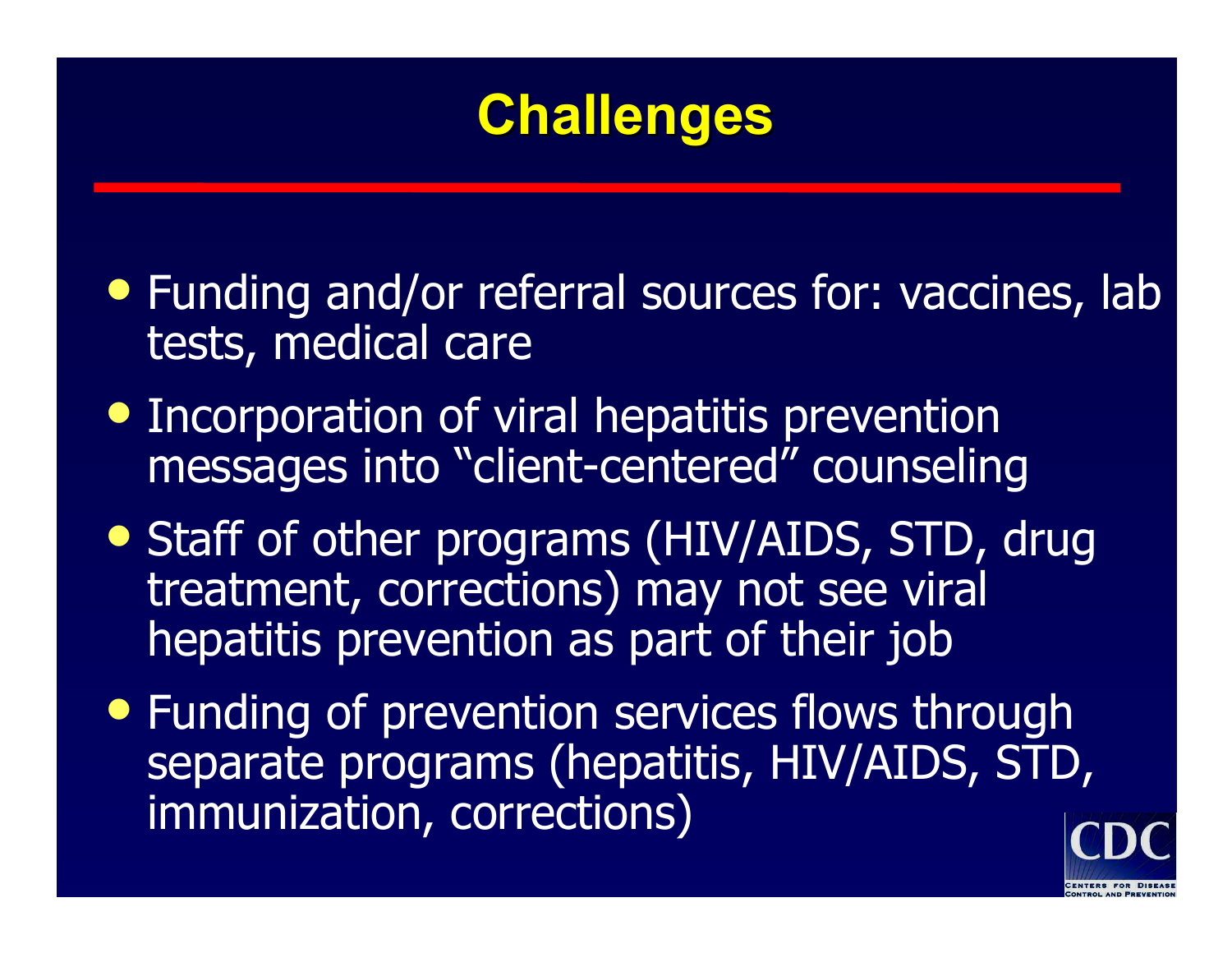# Implementation of integrated sentinel surveillance for HIV, HCV and Syphilis in Central Asia Region

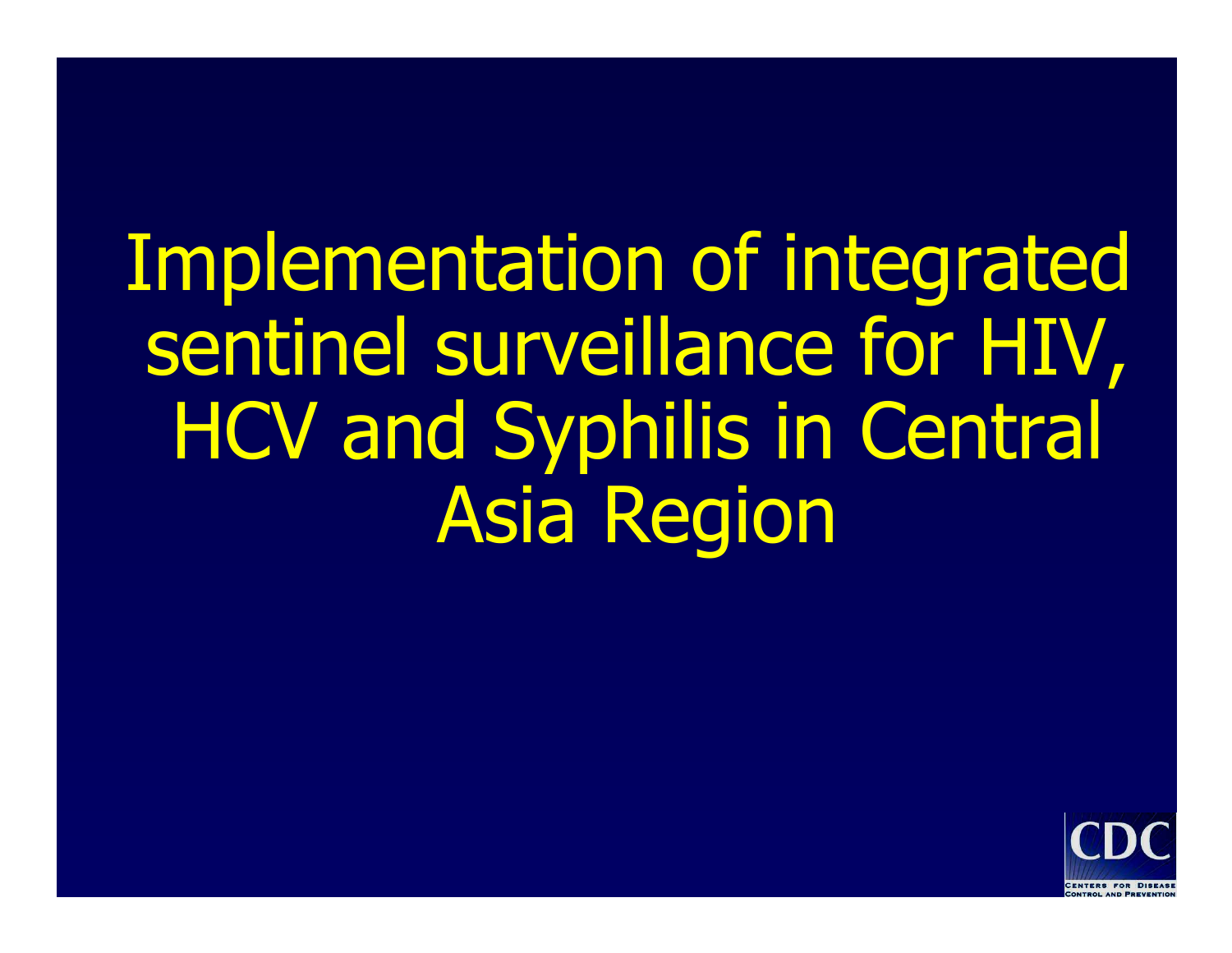#### Regional Integrated Surveillance Sites for HBV, HCV, HIV and Syphilis in Central Asia, 2003

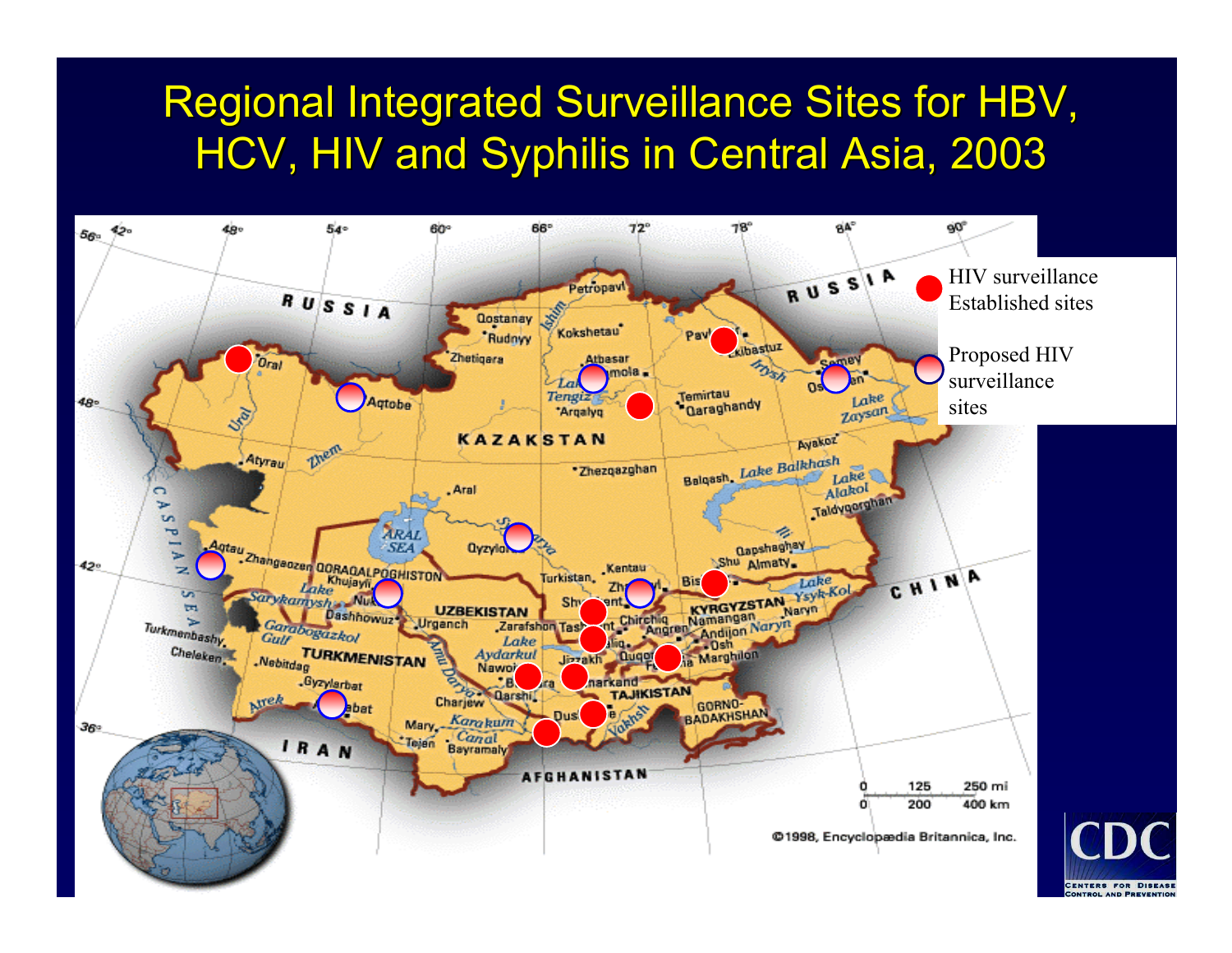# First round data of sentinel integrated<br>surveillance program implementation

(linked anonymous surveillance)

- Injection drug users (N= 1040)
	- Snow ball methodology with initial recruitment through narcology clinics
- $\bullet$ • Sex workers through street networks (N= 535)
	- Cluster recruitment in the points where SW seeking for clients
- $\bullet$ • Prisoners (N= 1540)
	- Random sampling based the prisoners list
- M S M  $\mathcal{L}_{\mathcal{A}}$  (N=100)
	- Volunteers recruited through NGO
- $\bullet$ • Pregnant-(N=2170); STI patient  $\mathcal{L}_{\mathcal{A}}$  (N=1569)
	- $-$  All people seeking for medical help at neonatal and STI clinics<br> $\fbox{\rm Total N=}$

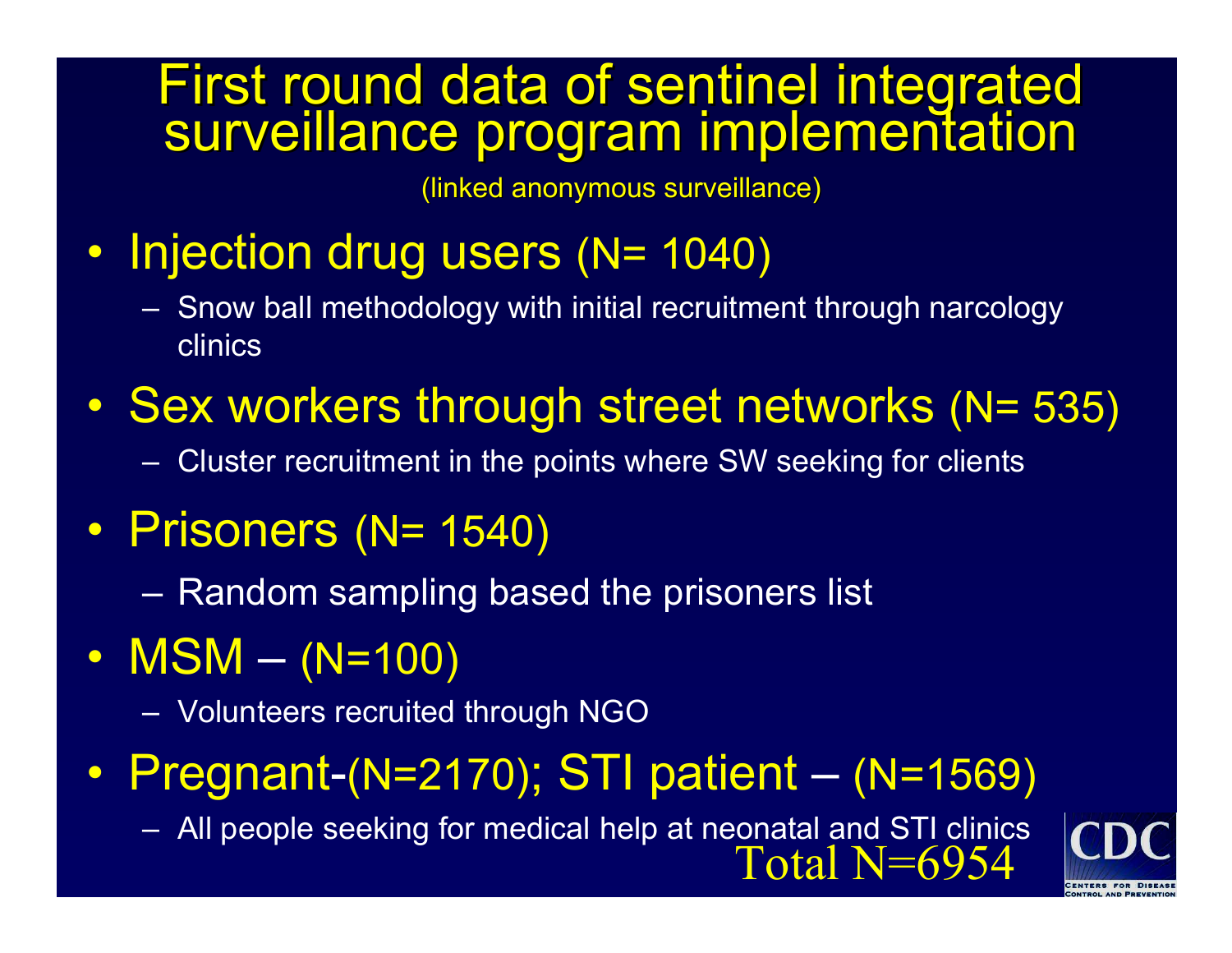# **Anti-HCV and anti-HIV among IDUs in Kazakhstan, 2003 Kazakhstan, 2003**



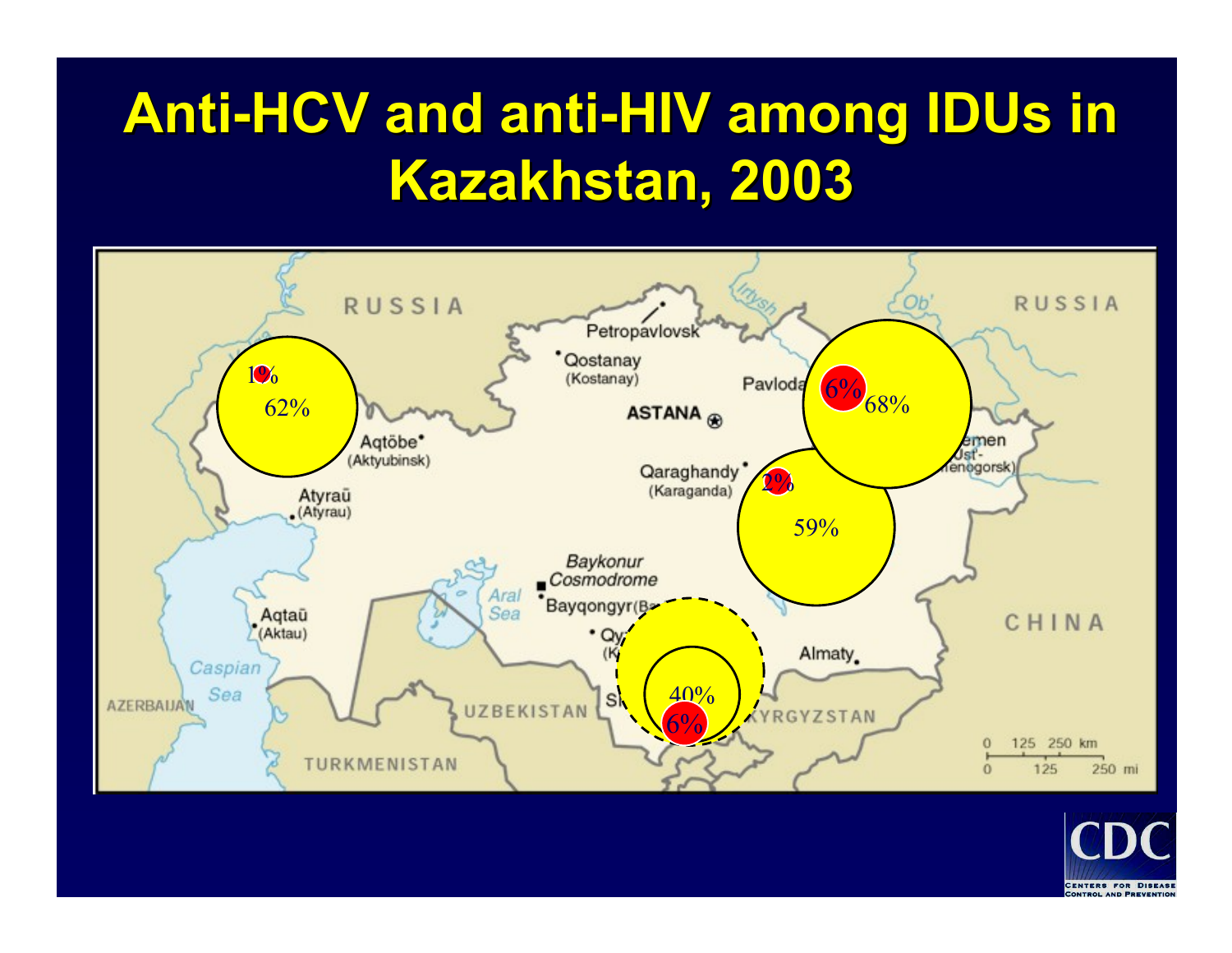#### Anti-HIV, anti-HCV among SWs in Kazakhstan, 2003



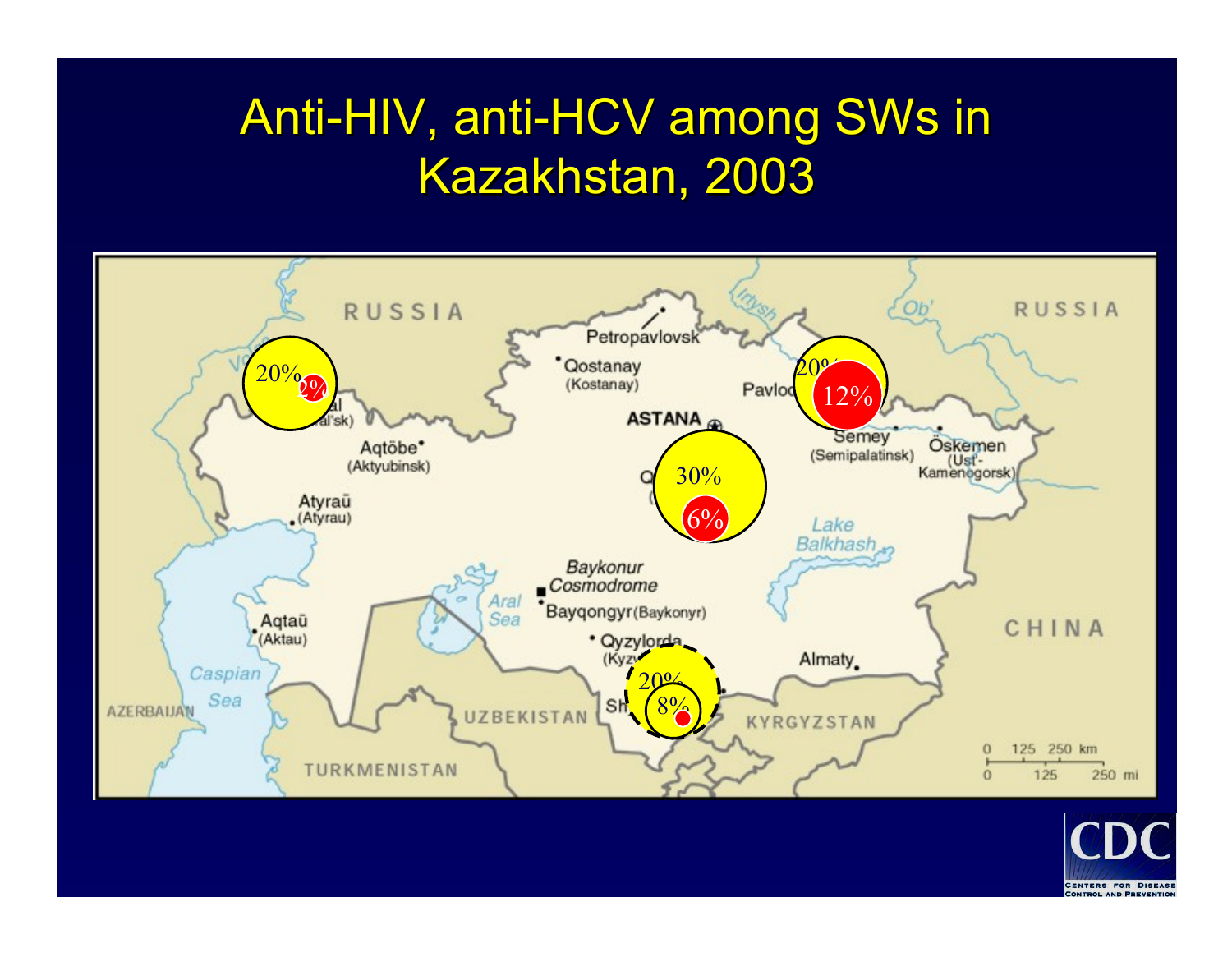#### Regional sentinel integrated surveillance program implementation components:

- $\bullet$ Mutual trust
- •multi-purpose training programs
	- Policy implementation and modification (Prikazi)
	- Comprehensive laboratory training
	- Epidemiology training for HIV centers, SES system, MoH employers
	- Apply Epidemiology Training Program (two years CDC-EIS type course in the region)
	- –- Internet, Epi-Info, General computer use training for all specialists involved
	- Training and technical support of bulletin on Infection Diseases publishing for CAR countries
	- Ethical training, country ethical committee established

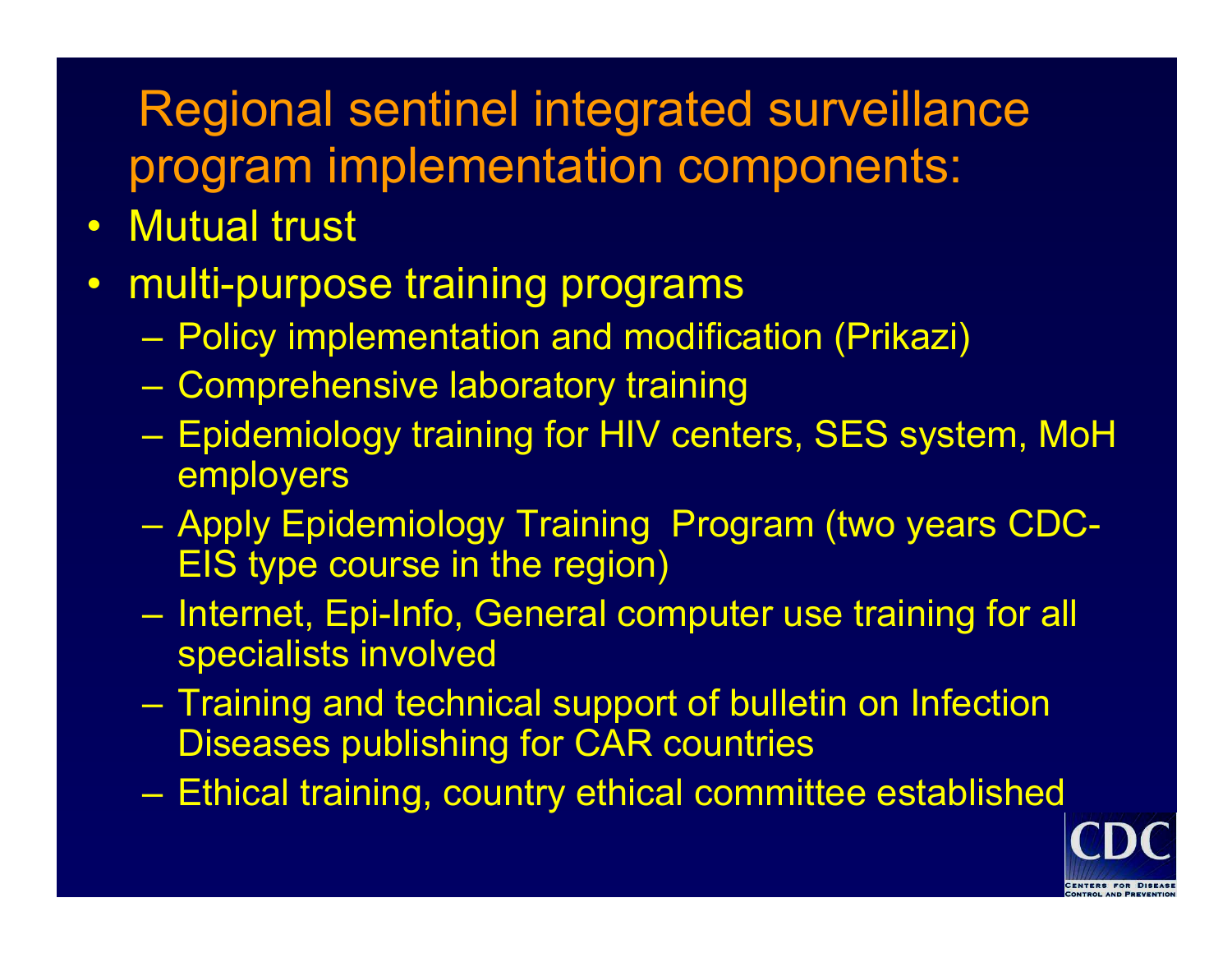Integrating prevention services for viral hepatitis, HIV/AIDS,STDs and drug abuse is **GOOD PUBLIC HEALTH**